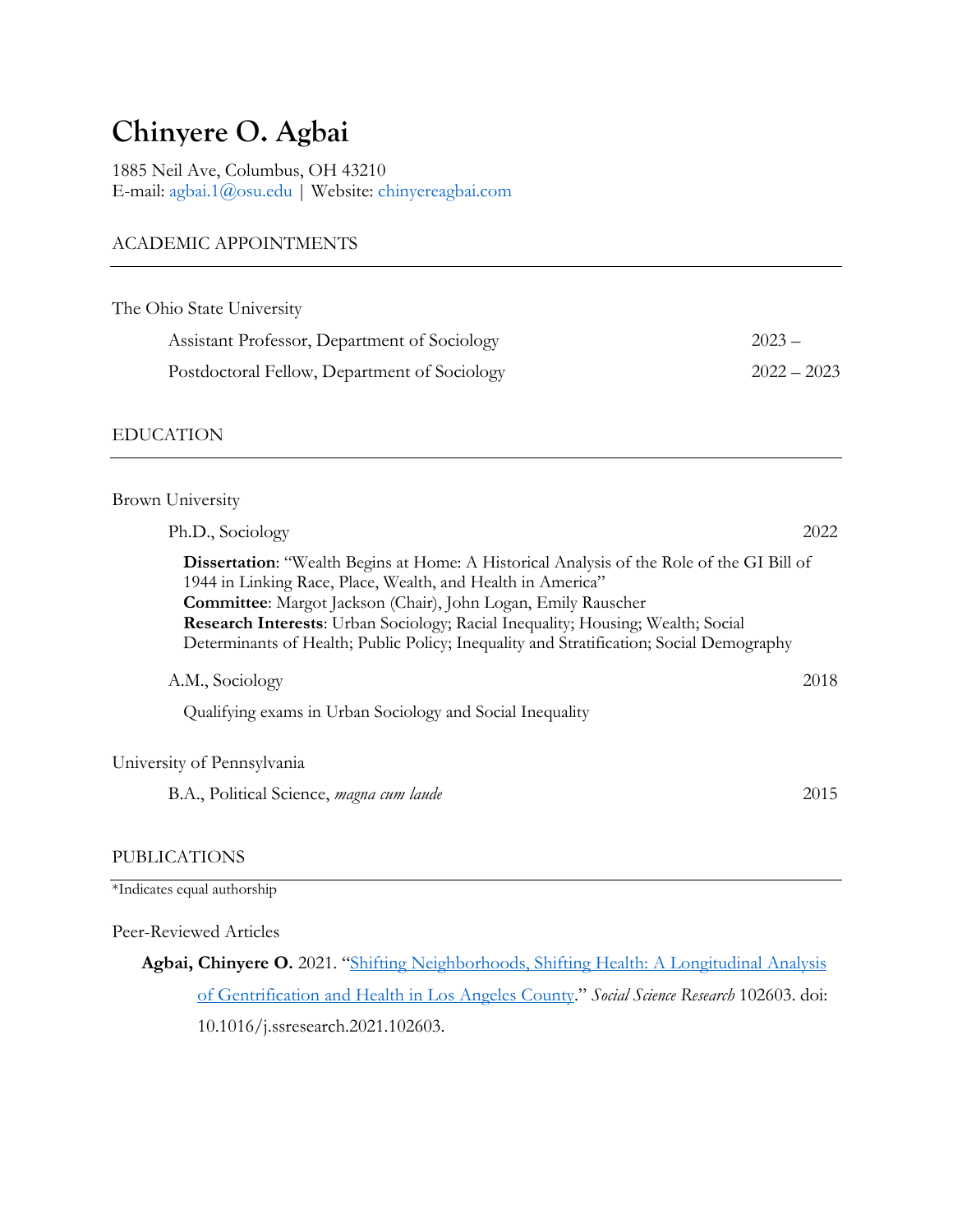Jackson, Margot, **Chinyere Agbai**, and Emily Rauscher. 2021. "The Effects of State-Level Medicaid Coverage on Family Wealth." *RSF: The Russell Sage Foundation Journal of the Social Sciences* 7(3):216. doi: 10.7758/RSF.2021.7.3.10.

In Preparation

- **Agbai, Chinyere O**., "Wealth Begins at Home: The GI Bill of 1944 and the Making of the Racial Wealth Gap in Homeownership and Home Value."
	- 2022 Dorothy S. Thomas Student Paper Award, Population Association of America
	- 2021 Spatial Structures in the Social Sciences (S4) Graduate Student Paper Award Runner-up, Brown University
- **Agbai, Chinyere O**., "The Structure of Pandemic Vulnerability: Housing Wealth, Residential Segregation, and COVID-19 Mortality."
- Bouek, Jennifer W., Benjamin Bellman, **Chinyere O. Agbai**. "The Newness of Neighborhood Poverty and Proximity to Organizational Resources."
- Rivera, Luisa M., Brittney Butler, **Chinyere O. Agbai**. "Structural racism, geospatial inequality, and placental DNA methylation: The intergenerational embodiment of racialized urban inequality"

## Other Writings

Pearlman, Paula, Branden Butler, and **Chinyere O. Agbai.**\* 2021. "40 Acres and a Mule: Broken Promises, Wealth Inequality, Persistence of Housing Segregation and Exclusion, and How to Right (Some of) These Wrongs." *California Real Property Journal* 39(4).

## FELLOWSHIPS, GRANTS, AND AWARDS

- 2020-2021 COVID-19 and Anti-Racism Research Award (Co-PI with Luisa Rivera & Brittney Butler), Health Policy Research Scholars Program, Robert Wood Johnson Foundation (\$27,700)
- 2017-2021 Health Policy Research Scholars Program, Robert Wood Johnson Foundation (\$120,000)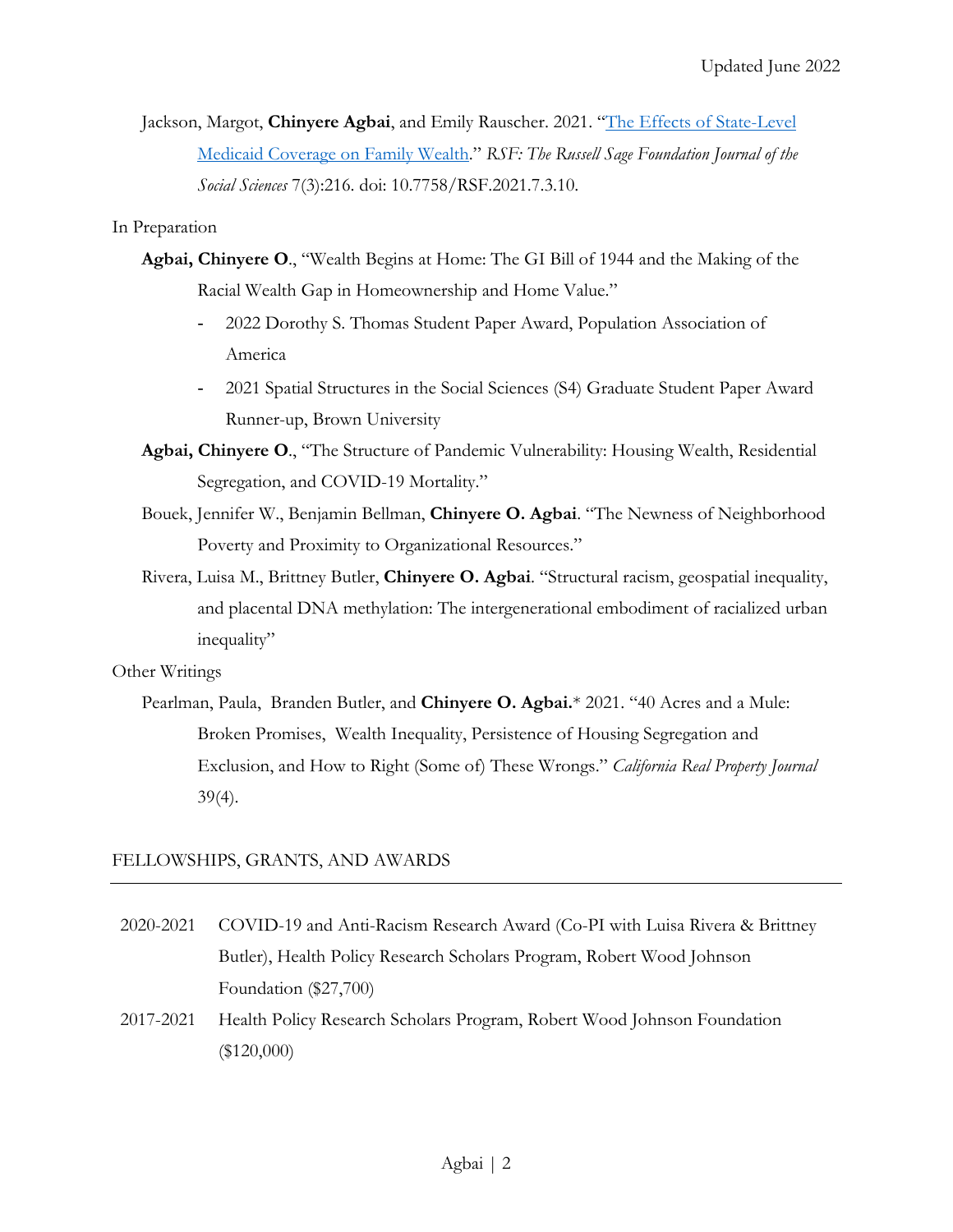|           | Strongest Multidisciplinary Approach Award, Gun Violence Prevention Case         |
|-----------|----------------------------------------------------------------------------------|
|           | Competition, July 2019                                                           |
| 2017-2018 | T32 Pre-Doctoral Fellowship, National Institute for Child Health and Human       |
|           | Development, National Institutes of Health (\$39,376)(T32 HD007338-30)           |
| 2017      | Summer Research Fellowship, Population Studies and Training Center, Brown        |
|           | University (\$2,400)                                                             |
| 2017      | Graduate Trainee Grant, Population Studies and Training Center, Brown University |
|           | $(\$650)$                                                                        |
| 2013      | Penny Fox Undergraduate Research and Service Fellowship, Fox Leadership          |
|           | Program, University of Pennsylvania (\$3,000)                                    |

#### PRESENTATIONS

Conference Presentations

- 2021 "Wealth Begins at Home: The GI Bill of 1944 and the Making of the Racial Wealth Gap in Homeownership." American Sociological Association Annual Meeting, Zoom, August
- 2021 "Linking County-Level COVID-19 Deaths, Housing Wealth, and Residential Segregation in America." Population Association of America Annual Meeting, Zoom, May
- 2019 "A Longitudinal Analysis of Gentrification and the Health of Longtime Residents in Los Angeles." American Sociological Association Annual Meeting, New York City, August
- 2018 "Our Neighbors, Our Health: A Longitudinal Analysis of the Effect of Gentrification on the Health of Incumbent Residents." Population Association of America Annual Meeting, Denver, April

## Selected Invited Presentations

- 2021 "Wealth as Fundamental Cause? Housing Wealth, Residential Segregation, & COVID-19 Mortality." Department of Sociology, The Ohio State University
- 2021 "Wealth Begins at Home: The GI Bill of 1944 and the Making of the Racial Wealth Gap in Homeownership and Home Value."
	- Department of Sociology, Stanford University
	- Department of Sociology, University of California, Berkeley
	- Department of Sociology, University of California, Irvine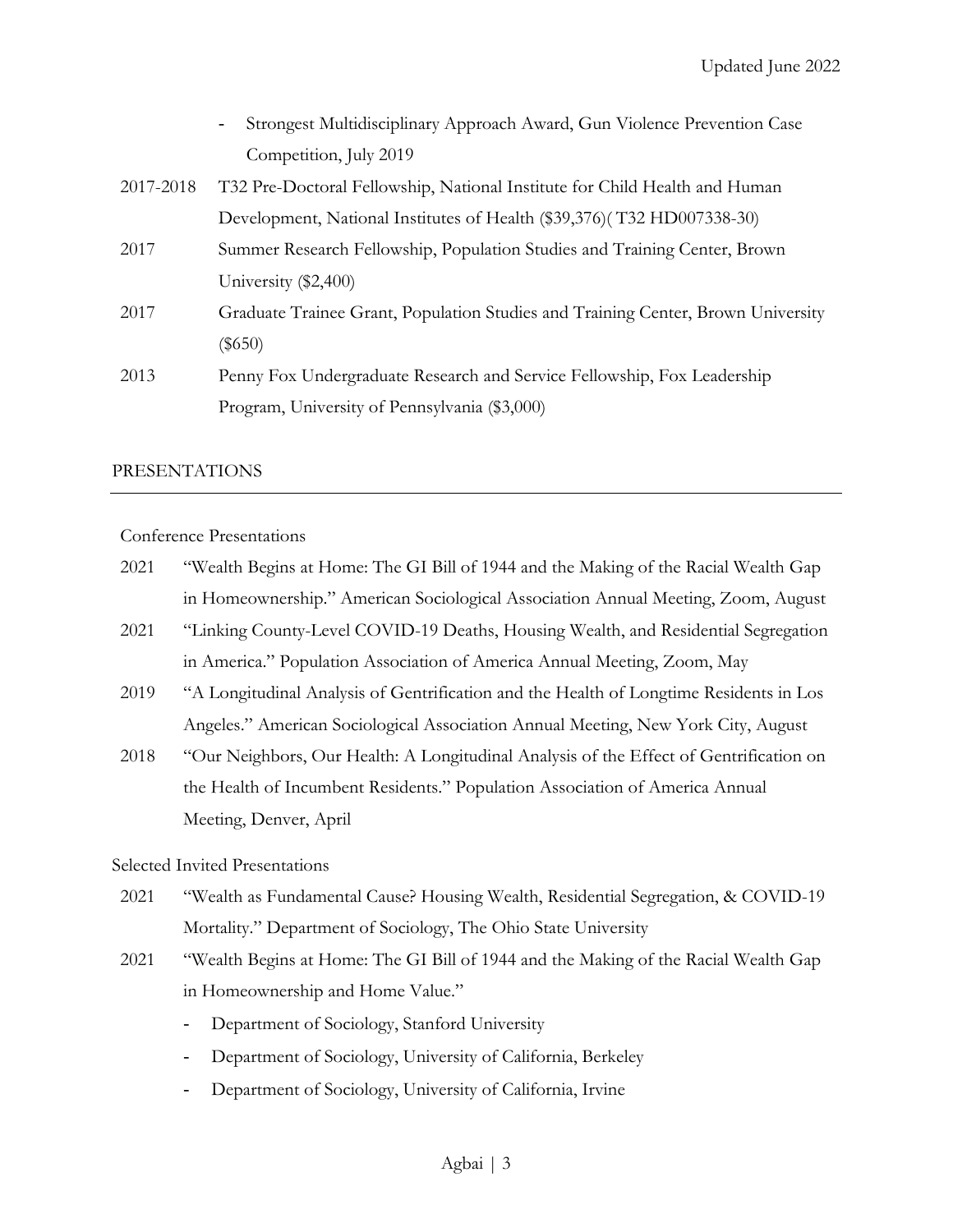- Department of Sociology, University of Notre Dame
- Department of Sociology, University of Wisconsin, Madison
- Department of Sociology, Washington University in St. Louis
- Martin School of Public Policy and Administration, University of Kentucky
- 2021 "Conversations on Race and Capitalism," Brown University Sociology and Economics Undergraduate Conference, March
- 2019 "Housing and Health: Promoting Interdisciplinary and Intersectoral Collaboration," Robert Wood Johnson Foundation, August

## TEACHING

| 2021             | Course Facilitator, Pandemic Problem-Solving, School of Professional Studies,     |
|------------------|-----------------------------------------------------------------------------------|
|                  | Brown University, spring.                                                         |
|                  | (Instructors of record: Dr. Ashish Jha and Dr. Megan Ranney)                      |
| 2020             | Co-Instructor, Racism in the Social Sciences Teach-in, Population Studies and     |
|                  | Training Center, Brown University, June.                                          |
| 2019             | Co-Instructor, Research Methods & Professional Development, Leadership Alliance,  |
|                  | Brown University, summer.                                                         |
| Invited Lectures |                                                                                   |
| 2020             | Sociology 0300F Unequal from Birth: Child Health from a Social Perspective, Brown |
|                  | University. Spring.                                                               |

## PROFESSIONAL ACTIVITIES, SERVICE, AND AFFILIATIONS

- 2021-2023 Graduate Student Representative, Inequality Poverty and Mobility Section, American Sociological Association
- 2019-2020 Member, Faculty Search Committee, Department of Sociology, Brown University
- 2019 Session Chair, Racial and Ethnic Identity, Population Association of America Annual Meeting, Austin, April
- 2018-2019 Member, Space and Social Committee, Department of Sociology, Brown University
- 2017-2018 Graduate Student Mentor, Center for Students of Color, Brown University